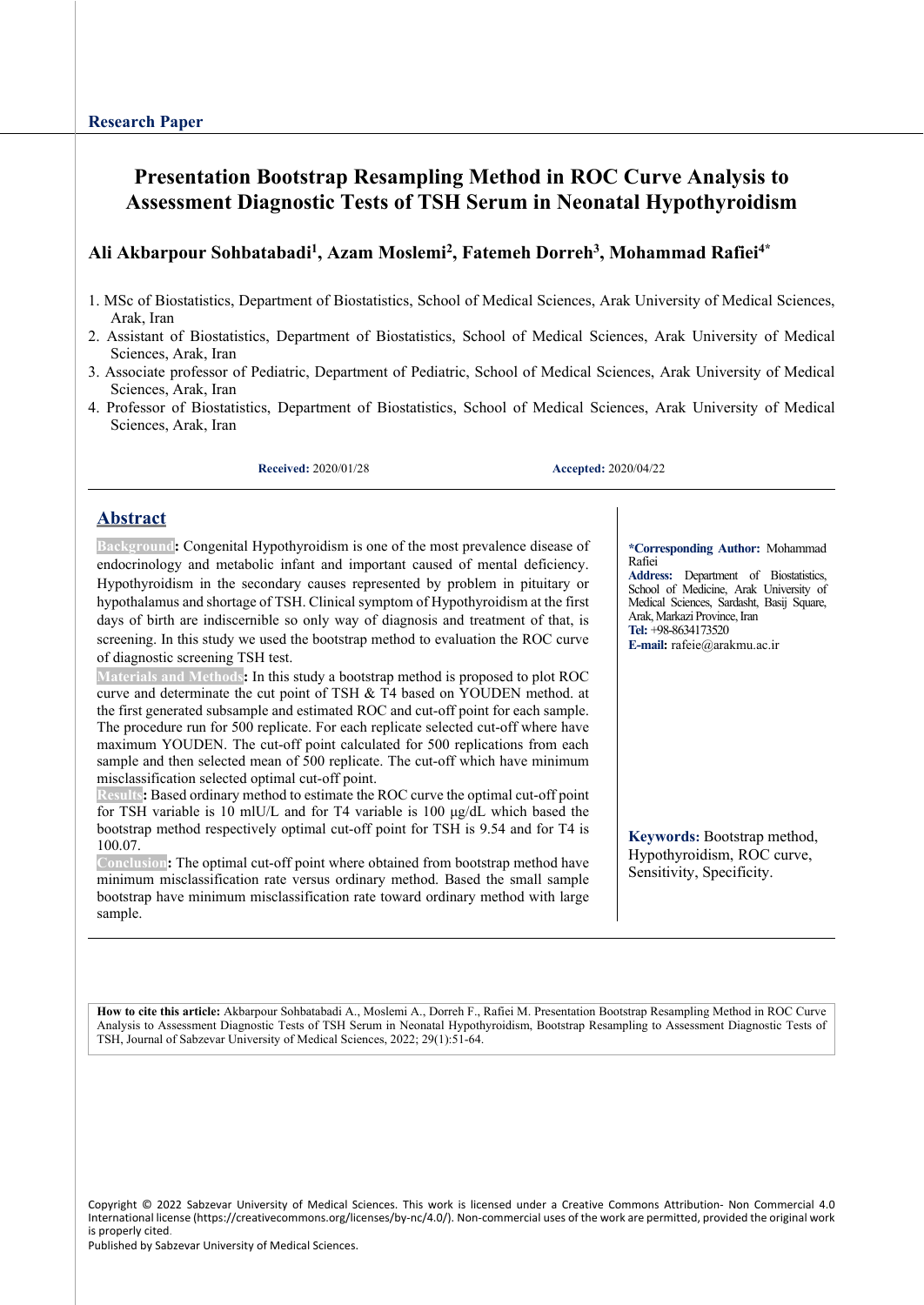## **Introduction**

Congenital hypothyroidism is one of the most common endocrine and metabolic diseases in infants and one of the important and preventable causes of mental retardation in infants. In Iran, the incidence of hypothyroidism is estimated at 2.2 per thousand live births, which is higher than other countries in the world. The incidence of this disease in female infants is twice that of male infants. Delay or lack of treatment leads to severe growth disorders and irreversible mental retardation. Loss of IQ due to this disease can be prevented when the disease is diagnosed in a short time (ideally in the first days of life). According to the national screening, the incidence of the disease in Iran is about 2.4% which is higher than the global incidence. Screening goals include treating infected infants in the first days of life, diagnosing, treating transient types of disease, and creating a suitable setting for screening for other neonatal metabolic diseases. The incidence of this disease in female infants is twice that of male infants. Delay in treatment or lack of treatment leads to severe developmental disorders and irreversible mental retardation. Loss of IQ due to this disease can be prevented when the disease is diagnosed in a short time and ideally in the first days of life. In Iran, according to the national guidelines for screening for congenital hypothyroidism, Newborns are referred to their health centers for screening in 3-5 days after birth, Thyrotropin (TSH) is measured using a heel blood sample collected on filter paper. Due to the strategy for diagnostic tests, the prevalence of the disease has increased in recent years and mild cases of C.H. are also diagnosed. It seems in addition to the geographical area, the cut-off point for TSH is also related to the diagnosis of hypothyroidism and the incidence of the disease. Children with TSH higher than normal are called to test for infected children by measuring serum thyroxine T4 and TSH hormones and to treat and follow up. Use of ROC curve is an effective and well-known method for evaluating a diagnostic test whose results are ordinal or quantitative variables. Bootstrap resampling is a method that regardless of many hypotheses, by creating numerous samples, approaches sample conditions to population conditions. With this method, by considering all types of sample formation, it is possible to estimate the population by coefficients and confidence intervals with the least bias and error. In using this method, we will not need to accept the assumptions related to the normality of the distribution and the existence of a large sample. Bootstrap is one of the most powerful estimation tools and the accuracy of the estimates under Bootstrap is relatively accurate. But not many studies have been done on the ROC curve and bootstrap method. In this study, the bootstrap method for diagnostic tests of TSH and T4 is used and simulated for real samples.

## **Methodology**

Sample consists of 614 infants who referred to health centers for screening at the age of 3-5 days. They were selected and examined from 2006 to the end of 2012 in Arak city and screening centers in rural areas. The infants included in the study were from Amir Kabir, Quds, Imam Khomeini and Taleghani hospitals and special rural screening centers. Sampling of infants' heels were performed on 903S&S filter paper and sent to the provincial health center along with no.1 screening form. TSH levels were measured by ELISA antibody kits. Infants with TSH more than 5 were recalled and venous samples were taken from them for T4, T3RU and TSH measurement. According to the national guidelines, infants with TSH more than 10 mlU/L and T4 less than 6.5 μg/dL were considered as patients. Finally, the sample formed with 614 members, including 414 unhealthy and 200 healthy infants. then ROC curve cut-off point was drawn and the optimal cut-off points for TSH and T4 variables were obtained based on this curve. Using cut-off point and a statistical model, sick infants can be distinguished from healthy ones. The function of cut-off point is based on probability, in this way that by using a statistical model e.g. logistic model, the probability of being sick is calculated for all infants. Any of infants with a higher probability than the cut-off point is considered as patient and any of them with a lower probability than cut-off point is considered healthy. Chi-square and independent t-test were used to analyze the data and ROC curve tests and diagnostic test based on Youden index were used to test the research hypotheses. The Youden Index was introduced in 1950 by Yuden. This index was proposed as a way to summarize the performance of a diagnostic test and its value varies from 0 to 1, and the closer this index to 1, is higher the efficiency and test detection. The bootstrap resampling method was performed with 500 replications and different sample sizes (n=10, 25, 75, 100) based on the following algorithm with umber of replicates (N)

- a) In every replication, the following steps are performed:
- 1. Sample selection with replacement (size: n)
- 2. Estimating the sensitivity and specificity of the sample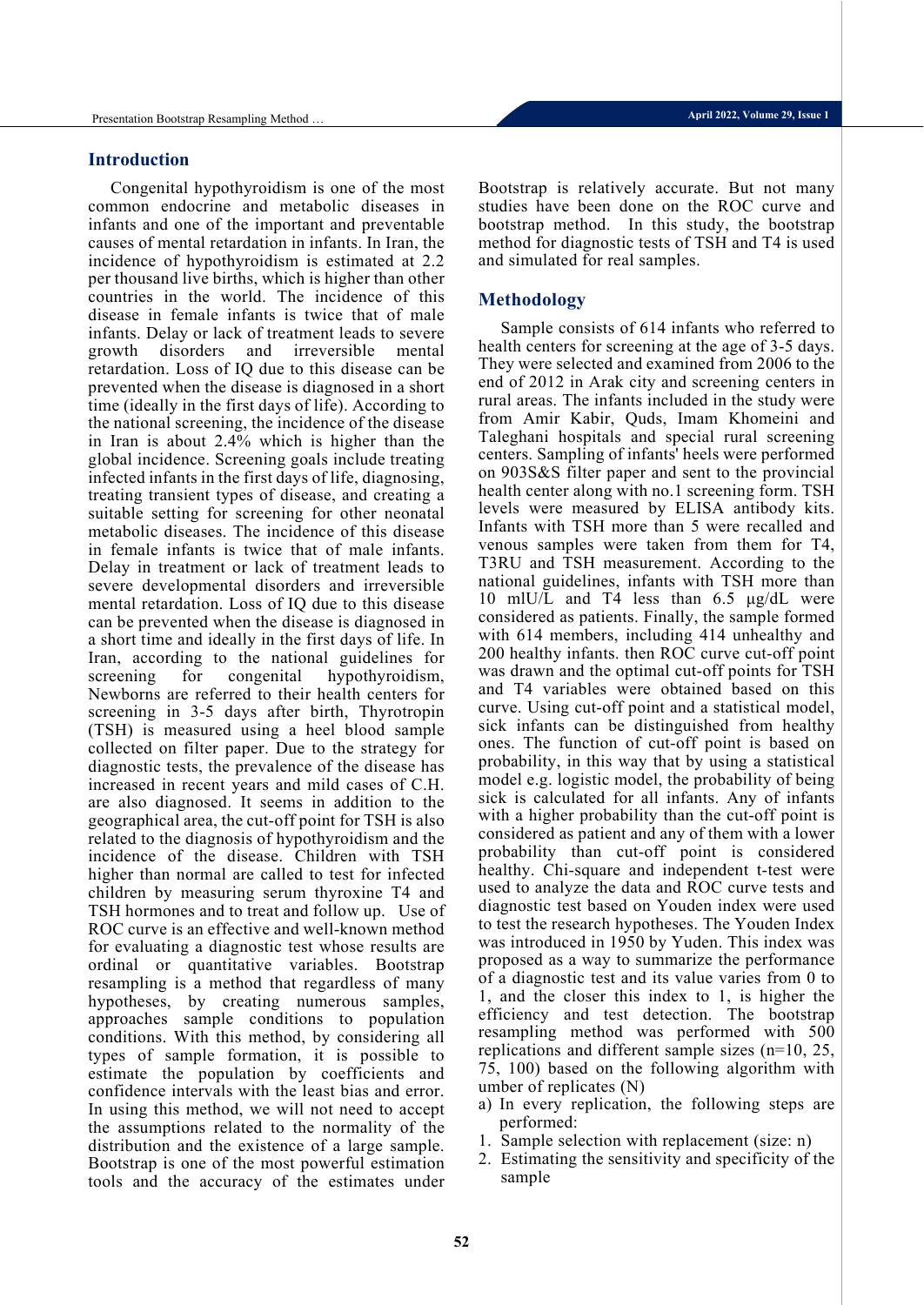## **April 2022, Volume 29, Issue 1**

- 
- b) Determining the "optimal cut-off point" by calculating the average of N cut-off points
- c) Classification of patients based on the optimal cut-off point
- d) Calculating the accuracy of the test based on the optimal cut-off point

In this study, the number of replicates was  $N=500$  and the sample sizes were  $n=200, 150, 100,$ 75, 25, 10. Using the Bootstrap sampling method, the mean disease proportion and confidence interval were calculated and compared with the disease proportion of real data. Finally, the exact value of the optimal cut-off points for the TSH and T4 were obtained by calculating the average of 500 optimal points obtained from 500 replications per sample size. Data analysis was performed by SAS 9.4 software.

#### **Result**

Based ordinary method to estimate the ROC curve the optimal cut-off point for TSH variable is 10 mlU/L and for T4 variable is 100 μg/dL. Results showed that the area of under Roc curve (AUC) for the TSH per sample size indicated the desirability of the diagnostic test of hypothyroidism prediction. Table 4 showed that the length of the confidence interval and the mean standard deviations reduced as the increasing

3. Drawing ROC curve based on logistic model 4. Selection of the cut-off point based on the maximum value of the Youden index

> sample size. It indicated the accuracy of the diagnostic test at large sample sizes.

> Based on the results obtained from the bootstrap method, it can be concluded that the TSH test is appropriate. The bootstrap method confirmed the results obtained from the ROC curve, which reached most accuracy in the large sub-samples. The results in the sample size of 25 were almost similar to the results obtained from the ROC curve with the sample size of 612, which indicates that the bootstrap method is suitable for small sample sizes.

> Based on Table 4, the estimated cut-off points of the bootstrap method for sample size of 200, 150 and 100 were equal. So, the cut-off point was not depended on the sample size and this point was the best cut-off point for neonatal hypothyroidism. The lowest classification error rate was 0.022 for n=100 and the cut-off point of 9.55. As a result, the cut-off point and the classification error rate was constant as increasing the sample size.

> In addition, based on the bootstrap method for the T4, classification error rate was 0.18 for sample sizes less than 75, equal 100 and 150. Table 6 indicated that the cut-off point was 100.44, 100.07 and 101 for sample sizes 75, 100 and 150, respectively. So, lowest the classification error rate observed in sample size 100. The best cut-off point was 100.07.



**Figure 1. ROC curve for TSH**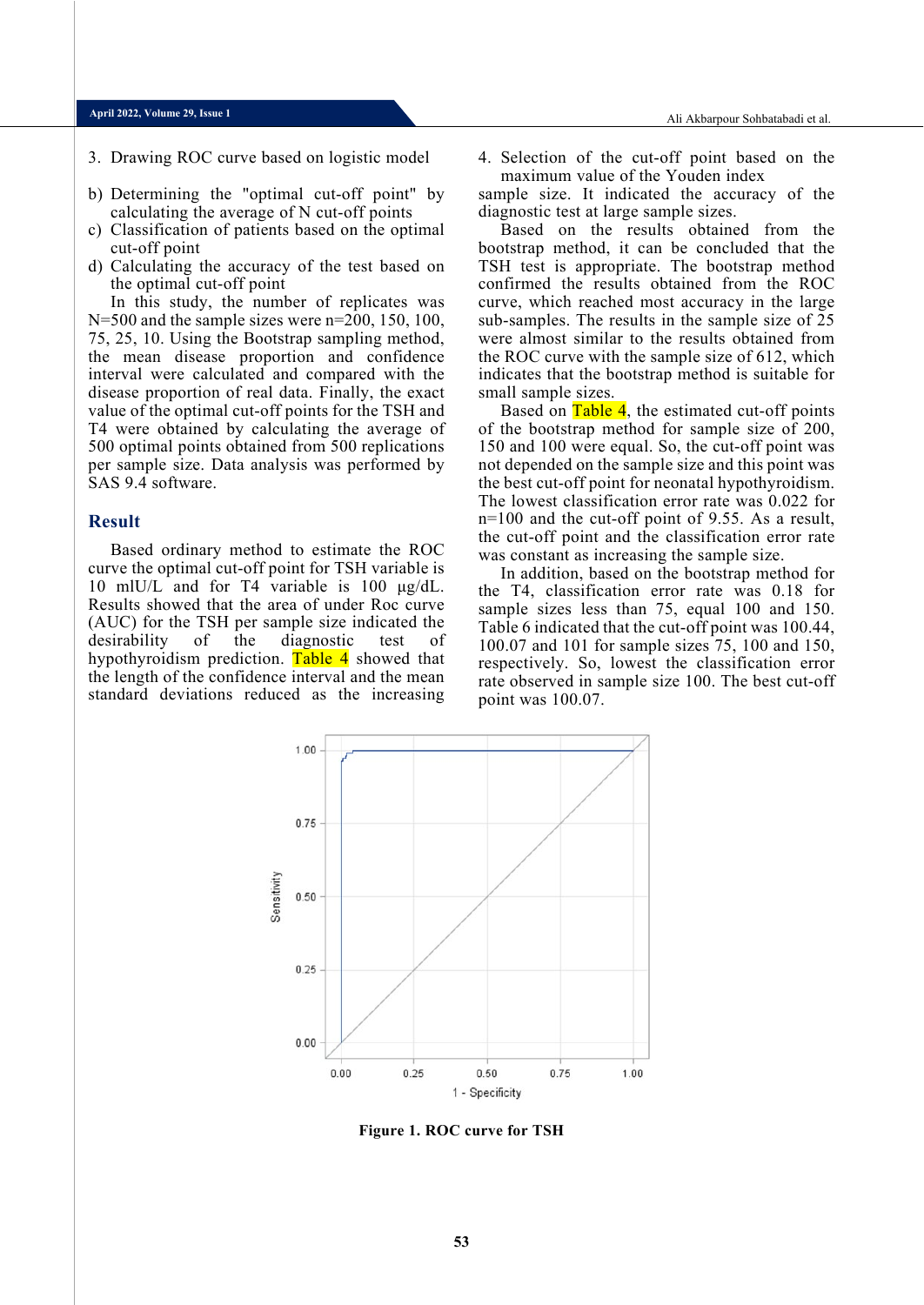| <b>Sample</b> | <b>Sensitivity</b> | specificity | <b>AUC</b> | Std.      | Confidence<br>interval for AUC<br>(95%) |                      | Optimal<br>cut off | misclassification |
|---------------|--------------------|-------------|------------|-----------|-----------------------------------------|----------------------|--------------------|-------------------|
| size          |                    |             |            | deviation | Lower<br>band                           | <b>Upper</b><br>band | point              | rate              |
| 10            | 0.94               | 0.96        | 0.9992     | 0.0035    | 0.9904                                  | 1.0043               | 9.48               | 0.04              |
| 25            | 0.94               | 0.97        | 0.999      | 0.0024    | 0.9927                                  | 1.002                | 9.43               | 0.03              |
| 75            | 0.95               | 0.98        | 0.9991     | 0.001     | 0.9953                                  | 0.9994               | 9.5                | 0.03              |
| 100           | 0.97               | 0.98        | 0.9991     | 0.0008    | 0.9957                                  | 0.9989               | 9.55               | 0.02              |
| 150           | 0.96               | 0.98        | 0.9991     | 0.0007    | 0.996                                   | 0.9987               | 9.55               | 0.02              |
| 200           | 0.96               | 0.98        | 0.9991     | 0.0005    | 0.9963                                  | 0.9985               | 9.55               | 0.02              |

**Table 4. Result of Bootstrap method for TSH with 500 replicates**



**Figure 2. ROC curve for T4**

**Table 6. Result of Bootstrap method for T4 with 500 replicates**

| <b>Sample</b> | <b>Sensitivity</b> | specificity | <b>AUC</b> | Confidence<br>interval for AUC<br>(95%)<br>Std. |                                                    |        | Optimal<br>cut off | misclassification<br>rate |  |
|---------------|--------------------|-------------|------------|-------------------------------------------------|----------------------------------------------------|--------|--------------------|---------------------------|--|
| size          |                    |             |            | deviation                                       | Upper<br>Lower<br>band<br>band<br>0.4190<br>0.9140 |        | point              |                           |  |
| 10            | 0.53               | 0.54        | 0.6536     | 0.1560                                          |                                                    |        | 78.07              | 0.42                      |  |
| 25            | 0.54               | 0.55        | 0.6660     | 0.0980                                          | 0.4750                                             | 0.8670 | 90.57              | 0.41                      |  |
| 75            | 0.56               | 0.57        | 0.6750     | 0.0484                                          | 0.5712                                             | 0.7615 | 100.44             | 0.18                      |  |
| 100           | 0.55               | 0.58        | 0.6850     | 0.0381                                          | 0.5850                                             | 0.7480 | 100.07             | 0.18                      |  |
| 150           | 0.54               | 0.56        | 0.7010     | 0.0080                                          | 0.6010                                             | 0.7200 | 101.00             | 0.18                      |  |
| 200           | 0.54               | 0.56        | 0.7120     | 0.0070                                          | 0.6130                                             | 0.7260 | 99.30              | 0.39                      |  |

## **Conclusions**

In the present study, based on the ROC curve, the cut-off point for TSH was 10 mlU/L, and at this point the sensitivity, specificity and AUC were 98.83%, 100% and 98.99%, respectively. The cut-off point was obtained  $9.55$  ml $\hat{U}/L$  based on the bootstrap method in a sample size of 100. For T4, using the ROC curve and the bootstrap method, the cut-off point was 100 μg/dl. There was not much difference in the amount of classification error rate between the ROC curve and the bootstrap method, which confirms the cut-off point obtained by the bootstrap method. The optimal cut-off point where obtained from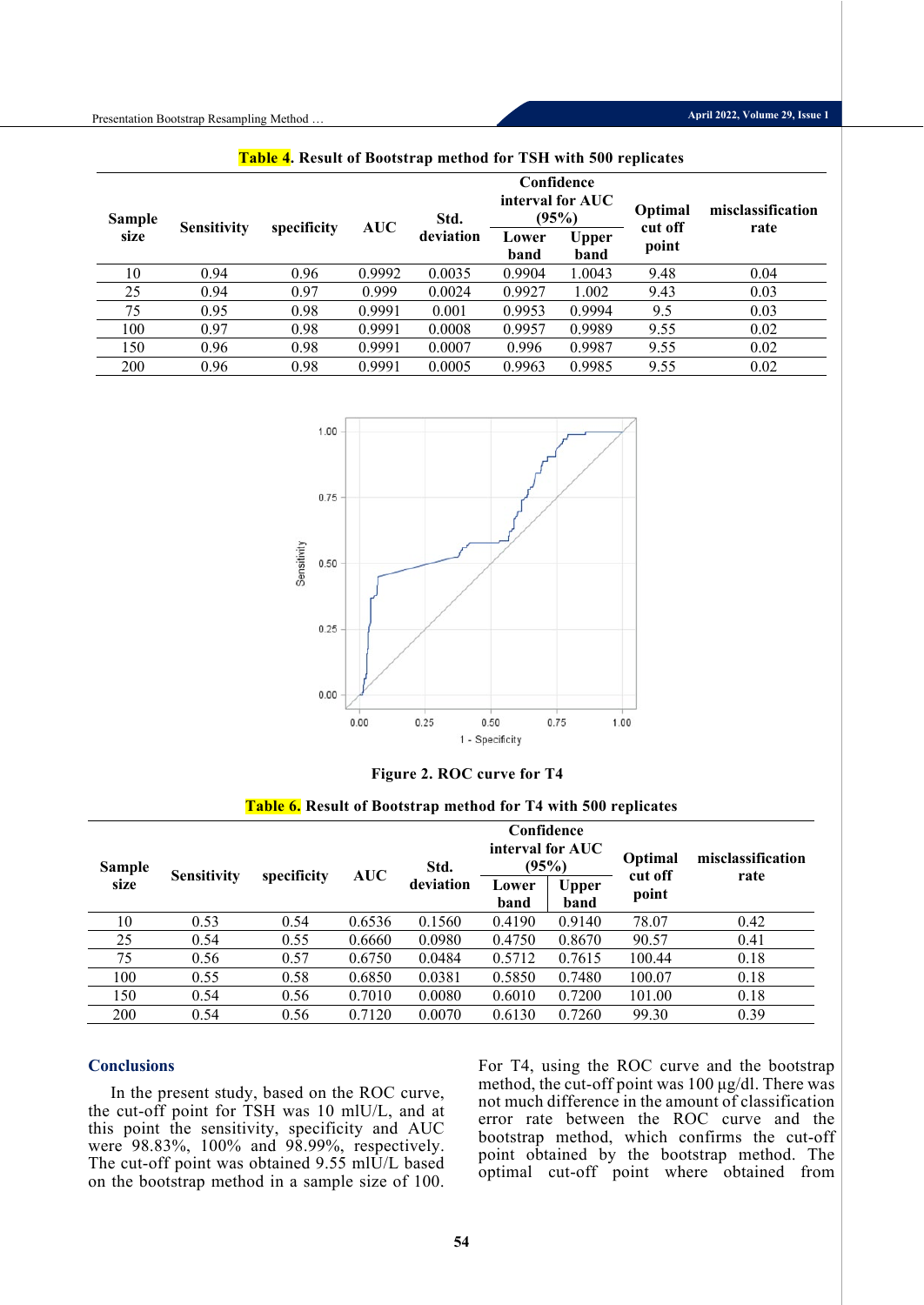Ali Akbarpour Sohbatabadi et al.

bootstrap method have minimum misclassification rate versus ordinary method. Based the small sample bootstrap have minimum misclassification rate toward ordinary method with large sample. Studies show that when the required sample size is available, the estimation error is significantly reduced by increasing the bootstrap iterations as well as increasing the bootstrap sample size. According to the results, this is also true for the amount of sensitivity and specificity. Due to the nature of the bootstrap method for estimation, if sufficient sample size is not available  $(n < 25)$ , bootstrap is a suitable solution to establish the conditions that can be used to obtain a reliable estimate and in low sample size this method can Be a good solution as we have seen in different

sample sizes, the results of the bootstrap method indicate a valid cut-off point for the ROC curve and can be used for validation.

## **Acknowledgment**

The present article was extracted from an MSc thesis and was financially supported by Arak University of Medical Sciences (IR.ARAKMU.REC.1398.140).

#### **Conflict of Interest**

The authors declare that there are no conflict of interest regarding the publication of this manuscript.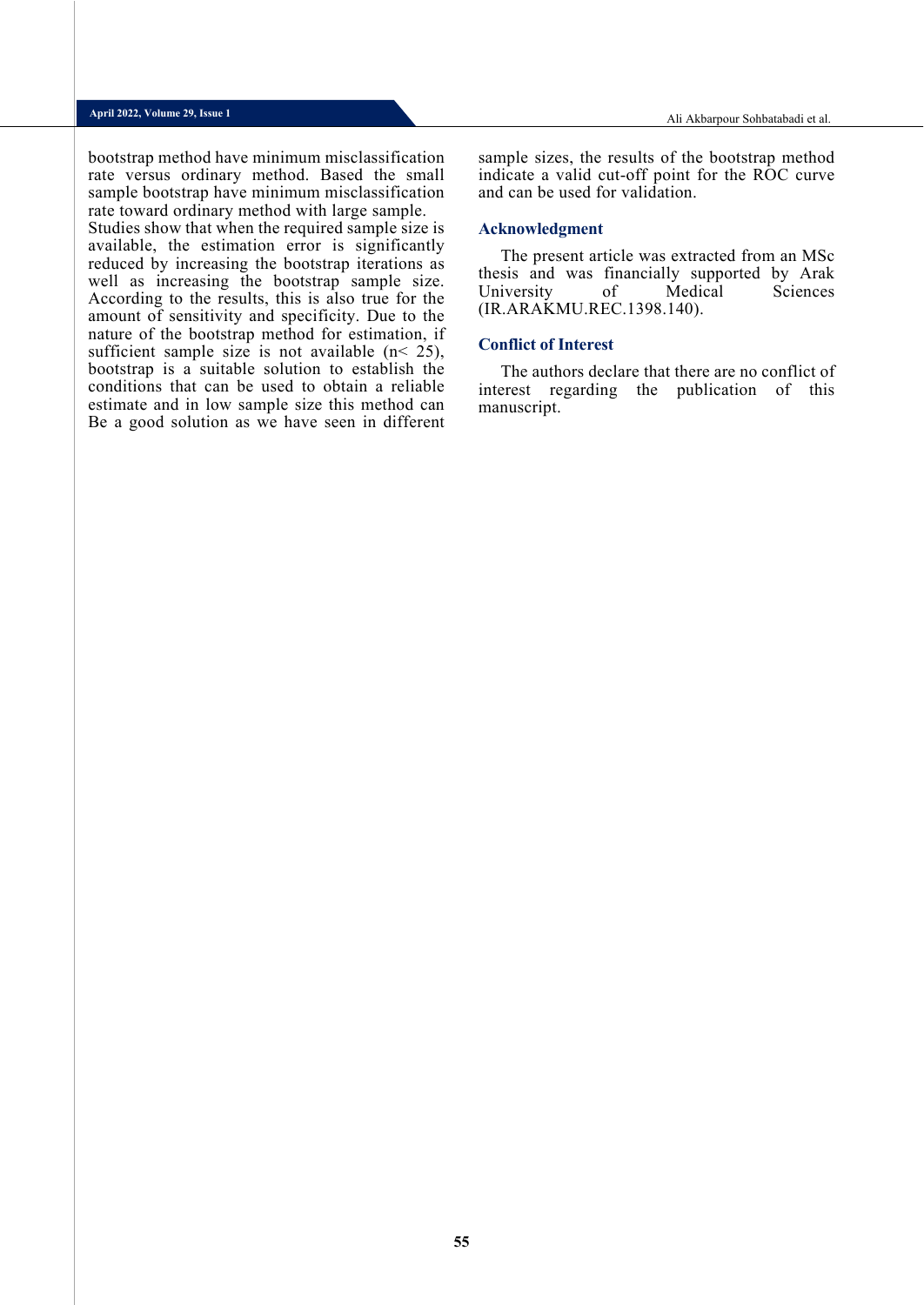# ارائه روش بازنمونه گیری بوت استرپ در تحلیل منحنی ROC بهمنظور ارزیابی آزمون **تشخیص ی TSH و 4T سرم ی در کم کار ي ت یروئید نوزادان 1 علی اکبرپور صحبت آبادي 4\* محمد رفیعی <sup>3</sup> ، فاطمه درّه، <sup>2</sup> ، اعظم مسلمی**

.1 کارشناس ارشد آمار زیستی، دانشکده پزشک ی، دانشگاه علوم پزشکی اراك، اراك، ایران .2 استادیار آمار زیستی، گروه آمار زیستی، دانشکده پزشکی، دانشگاه علوم پزشکی اراك، اراك، ا یران .3 دانشیار گروه اطفال، گروه اطفال، دانشکده پزشکی، دانشگاه علوم پزشکی اراك، اراك، ایران .4 استاد آمار زیستی، گروه آمار زیستی، دانشکده پزشکی، دانشگاه علوم پزشکی اراك، اراك، ا یران

**تاریخ دریافت: /11/08 1398 تاریخ پذیرش: 1399/02/03**

\* **نویسندة مسئول: محمد رفیعی نشـانی:** مرکزي، اراك، ســردشــت، م یدان بسـیج، دانشـگاه علوم پزشـکی اراك، دانشکده پزشکی **تلفن**: 09188637445 **رایانامه:** rafeie@arakmu.ac.ir **شناسه ORCID:** 0000-0002-7373-510x **شناسه ORCID نویسنده اول:** 0000-0003-3965-8945 **چکیده زمینه و هدف:** کمکاري مادرزادي تیروئید از شـایعترین بیماريهاي غدد درونریز و متابولیک کودکان و از مهمترین علل عقبماندگی ذهنی نوزادان اسـت. کمکاري این غده میتواند در علل ثانویه به شـکل نقص کارکرد در هیپوفیز یا هیپوتـالاموس و کمبود TSH بـاشـــد. علائم بـالینی کمکـاري تیروئیـد در روزهـاي اول زنـدگی کم و غیرقـابـل تشـــخیص اسـت؛ بنابراین تنها راه تشـخیص و درمان مؤثر انجام غربالگري میباشـد. در این مطالعه با اسـتفاده از منحنی ROC و روش بوت استرپ، قدرت تشخیص آزمایش غربالگري TSH و 4T ارزیابی شد. **مواد و روشها:** در این مطالعه، روش بوت استرپ براي ترسیم منحنی ROC و تعیین نقطه برش TSH و 4T براساس شـاخص Youden پیشـنهاد شـد. ابتدا زیرنمونههاي مختلف، تولید و براي هر نمونه نقطه برش و نمودار ROC محاسـبه شد. روش بالا 500 بار تکرار شد و در هر تکرار نقطه برشی انتخاب شد که داراي ماکزیمم شاخص Youden بود. براي هر نمونه میانگین 500 تکرار نقطه برش محاسـبه شـد و نقطه برشـی با مینیمم خطاي دسـتهبندي را داشـت بهعنوان

## **کلیدواژهها:**

**.1 مقدمه**

حساسیت، ویژگی، منحنی ROC، بوت استرپ، کم کار ي ت یروئید

در هزار تولد زنده، چین 0/49 در هزار تولد زنده و یونان 1/25

**یـافتـههـا:** براســـاس منحنی ROC نقطـه برش بهینـه براي متغیر TSH برابر 10 میلی واحـد در لیتر و براي متغیر 4T برابر 100 میکروگرم در دسیلیتر بود. با استفاده از روش بوت استرپ مقدار دقیق نقطه برش براي متغیر TSH، مقدار

**نتیجهگیري:** نقطه برش بهینهاي که از روش بوت اسـترپ بهدسـت آمد خطاي دسـتهبندي کمتري نسـبت به منحنی ROC دارد. در حجم نمونههاي کوچک نیز خطاي دسـتهبندي پایینی نسـبت به منحنی ROC نسـبت به حجم نمونه

> کم کاري مادرزادي تيروئيد<sup>1</sup> از شایع ترین بیماري هاي غدد درونریز و متابولیک نوزادان و از علل مهم و قابل پیشگیري عقب ماندگی ذهنی در نوزادان محسوب میشود. میزان بروز کم کاري تیروئید در کشورهاي توسعهیافته از جمله فرانسه یک

در هزار تولد زنده برآورد گردیده است (1). در ایران میزان بروز کم کاري تیروئید 2/2 در هزار تولد زنده برآورد شده است که نسبت به سایر کشورهاي جهان، بروز بالاتري دارد (2). میزان بروز این بیماري در نوزادان دختر دو برابر نوزادان پسر بیان شده

[1](#page-5-0) Congenital Hypothyroidism

نقطه برش بهینه انتخاب شد.

بزرگ مشاهده شد.

l/m 9.54 و براي متغیر 4T، مقدار dl/mg 101.5 بهدست آمده بود.

<span id="page-5-0"></span>Copyright © 2022 Sabzevar University of Medical Sciences. This work is licensed under a Creative Commons Attribution- Non Commercial 4.0 International license (https://creativecommons.org/licenses/by-nc/4.0/). Non-commercial uses of the work are permitted, provided the original work is properly cited.

Published by Sabzevar University of Medical Sciences.

مجلۀ علمی ـ پژوهشی دانشگاه علوم پزشکی سبزوار، دورة ،29 شمارة ،1 فروردین و اردیبهشت ،1401 ص 51-64 [journal@medsab.ac.ir](mailto:journal@medsab.ac.ir) :رایانامه [http://jsums.medsab.ac.ir](http://jsums.medsab.ac.ir/) :سایت آدرس

**شاپاي چاپی: 1606-7487**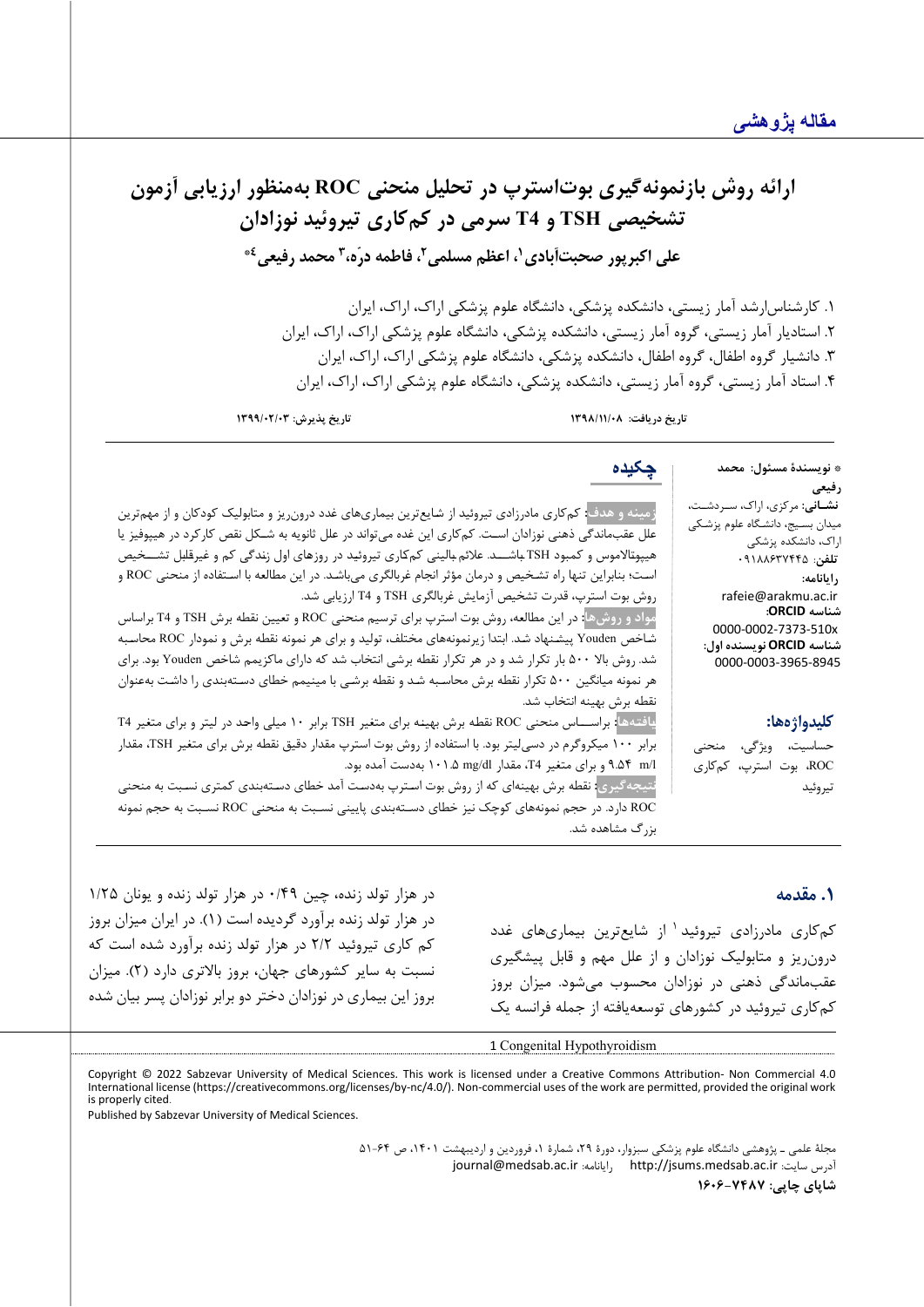## **دانشگاه علوم پزشکی سبزوار، فروردین و اردیبهشت ،1401 دورة ،29 شمارة 1**

است (3). تأخیر در درمان یا درمان نشدن به اختلالات شدید در رشد و عقب ماندگی ذهنی غیرقابل برگشت منجر می شود. از دست دادن ضریب هوشی ناشی از این بیماري زمانی قابل پیشگیري است که بیماري در مدتزمان کوتاه و بهطور ایدهآل در اولین روزهاي زندگی تشخیص داده شود (,4 5). براساس غربالگري کشوري ، بروز بیماري در ایران حدود 2/4 درصد و بالاتر از آمار جهانی است. اهداف غربالگري شامل درمان نوزادان مبتلا در روزهاي اول تولد، تشخیص، درمان انواع گذراي بیماري و ایجاد بستري مناسب براي غربالگري دیگر بیماري هاي متابولیک نوزادان است (,6 7) .

در ایران براساس دستورالعمل کشوري ، غربالگري کمکاري مادرزادي تیروئید، نوزادان در 3-5 روز پس از تولد براي غربالگري به مراکز بهداشتی درمانی خود مراجعه می کنند و نمونه خون پاشنه پا روي کاغذ فیلتر جمعآوري میگردد و هورمون تیروتروپین ( TSH) اندازه گیری میشود (۴, ۸). با توجه به استراتژي براي آزمونهاي بیماریابی در سال هاي اخیر، شیوع بیماری افزایش یافته است و موارد خفیف C.H<sup>2</sup> نیز تشخیص داده می شود. بهنظر میرسد علاوه بر منطقه جغرافیایی، نقطه برش تعیین شده براي TSH نیز در شناسایی و میزان بروز بیماري دخیل باشد. کودکان با TSH بالاتر از حد نرمال، فراخوان می شوند تا با سنجش هورمونهاي تیروکسین 4Tو TSH سرم، کودکان مبتلا مشخص شود و تحت درمان و پیگیري قرار گیرند (۴, ۸).

یک روش مؤثر و شناخته شده براي ارزیابی یک آزمون تشخیصی که نتایج آن متغیري در مقیاس رتبه اي یا کمی باشد، استفاده از منحنی [ROC](#page-6-0)<sup>3</sup> میباشد (۰, ۹).

روش بازنمونهگیري بوت استرپ، روشی است که فارغ از بسیاري از فرضیات، با ایجاد نمونههاي فراوان، شرایط نمونه را به شرایط جامعه نزدیک میکند و با در نظر گرفتن تمامی حالات تشکیل نمونه می توان برآورد ضرایب و برآورد فاصله اطمینان را با کم ترین میزان اریبی و خطا براي برآورد جامعه در نظر گرفت (11).

در استفاده از این روش، نیازمند پذیرش پیشفرضهاي مربوط به نرمال بودن توزیع و وجود نمونه بزرگ نخواهیم بود (12). بوت استرپ یکی از قوي ترین ابزارهاي برآورد می باشد و صحت برآوردها تحت بوت استرپ بهطور نسبتاَ دقیقی بیان می شود. اما مطالعات زیادي در زمینه منحنی ROC و بوت استرپ انجام نشده است؛ بنابراین در این مطالعه، روش بوت

استرپ براي آزمون تشخیصی TSH و 4T شرح داده و براي نمونه هاي واقعی شبیه سازي می شود.

# **.2 مواد و روشها**

نمونهای متشکل از ۶۱۴ نوزاد که در سن ۵-۳ روزگی به مراکز بهداشت براي غربالگري مراجعه کردند، انتخاب شدند و از سال 85 تا پایان سال 91 در شهرستان اراك و مراکز غربالگري در روستاها آزمایش شد ند. نوزادان از بیمارستان هاي امیرکبیر، قدس، امام خمینی، طالقانی و مراکز مخصوص غربالگري روستایی وارد مطالعه شدند. نمونه گیري از پاشنه پاي نوزادان بر کاغذ فیلتر با نام -S&S903 انجام و همراه فرم شماره یک غربالگري به مرکز بهداشت استان ارسال شد. میزان TSH ب ه وسیله کیت هاي پادتن علم به روش ELIZA سنجیده شد. نوزادان با TSH بیشتر از پنج فراخوان شدند و از آنها نمونه وریدي به منظور سنجش 4,T TSH, RU3Tگرفته شد. با توجه به دستورالعمل کشوري نوزاد با TSH بیش از 10 میلی واحد در لیتر و 4T کمتر از /5 6 میکروگرم در دسی لیتر بیمار در نظر گرفته شد. در نهایت نمونه اي متشکل از 614 نوزاد شامل 414 تن آنها بیمار و 200 ت ن آنها سالم تشکیل شد و نقطه برش منحنی ROC براي نوزادان ، رسم و نقطه برش بهینه براي متغیر TSH و 4T براساس این منحنی ب ه دست آمد.

با استفاده از نقطه برش و یک مدل آماری می توان افراد بیمار را از سالم متمایز کرد. عملکرد نقطه برش براساس احتمال، بدین صورت است که با استفاده از مدل آماري مانند مدل لجستیک، احتمال بیمار بودن همه افراد محاسبه می شود. هر فردي با احتمال بیمار بودن بیشتر از نقطه برش ، بیمار در نظر گرفته می شود و هر فر دي با احتمال بیمار بودن کمتر از نقطه برش ، سالم در نظر گرفته می شود.

براي تجزیه وتحلیل داده ها از آزمون کاي اسکوئر و تی مستقل استفاده شد و براي بررسی فرضیات پژوهش از آزمون هاي منحنی ROC و آزمون تشخیصی بر پایه شاخص Youden استفاده شد. شاخص Youden را یودن در سال 1950 معرفی کر د. این شاخص به عنوان روشی براي خلاصه کردن عملکرد یک آزمون تشخیصی پیشنهاد شد و مقدار آن از 0 تا 1 متغیر است و هرچه این شاخص به سمت 1 نزدیک تر باشد میزان کارایی و تشخیص آزمون بالاتر است. مقدار آن از طریق فرمول زیر محاسبه می شود : ( 12)

<sup>1</sup> Thyroid Stimulating Hormone

<sup>2</sup> Congenital Hypothyroidism

<span id="page-6-1"></span><span id="page-6-0"></span><sup>3</sup> Receiver operating characteristic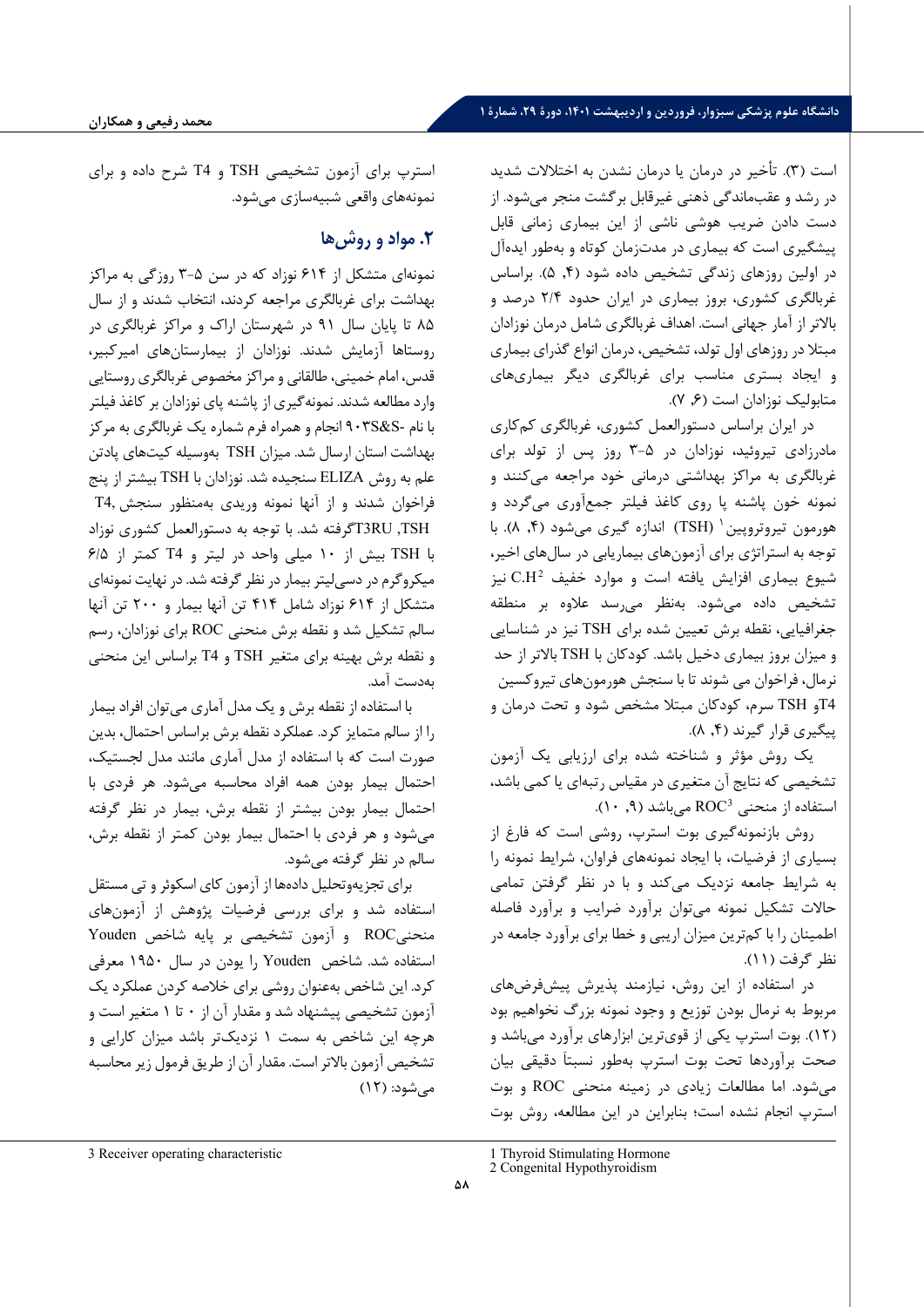## **ارائه روش بازنمونهگیري بوتاسترپ....**

# **دانشگاه علوم پزشکی سبزوار، فروردین و اردیبهشت ،1401 دورة ،29 شمارة 1**

 $10$  در این پژوهش تعداد تکرار N=500 و حجم نمونه 10، 25 ، 75 ، 100 ، 150 ، 200 =n در نظر گرفته شد. با استفاده از روش بازنمونه گیري بوت استرپ، میانگین نسبت موفقیت ها و فاصله اطمینان محاسبه و با نسبت موفقیت دادههای واقعی مقایسه گردید. در نهایت، مقدار دقیق نقطه برش بهینه برای متغیر TSH و 4T با محاسبه میانگین 500 نقطه بهینه ب ه دست آمده از 500 تکرار به ازاي هر حجم نمونه به دست آمد. تجزیه وتحلیل داده ها با استفاده از نرم افزار 9.4 SAS انجام شد.

## **.3 یافته ها**

ابتدا به بررسی مشخصات دموگرافیک پرداخته شد، سپس حساسیت، ویژگی و منحنی ROC براي متغیر TSH رسم گردید و در حالت بوت استرپ براي تکرارهاي مختلف انجام شد.

 $j=$  sensitivity + specificity -1

روش بازنمونه گیري بوت استرپ با تعداد تکرار 500 و حجم نمونههاي مختلف (10، 25، 100=n) براساس الگوریتم زیر اجرا شد. تعداد N تکرار داریم. الف - در هر تکرار مراحل زیر انجام می شود: -1 انتخاب نمونه با جاي گذاري به حجم n -2 برآورد میزان حساسیت و ویژگی آن نمونه -3 رسم منحنی ROC براساس مدل لجستیک -4 انتخاب نقطه برش براساس ماکزیمم شاخص Youden ب - تعیین نقطه برش بهینه از طریق محاسبه میانگین N نقاط برش ج - دسته بندي بیماران براساس نقطه برش بهینه د - محاسبه دقت تشخیص تست براساس نقط ه برش بهینه

|  |  |  |  | جدول ۱. بررسی توزیع جنسیت در گروه سالم و بیمار |  |  |  |
|--|--|--|--|------------------------------------------------|--|--|--|
|--|--|--|--|------------------------------------------------|--|--|--|

| کل                            | درصد       | تعداد سالم                    | درصد             | تعداد بيمار                   | وضعيت بيماري<br>جنست |
|-------------------------------|------------|-------------------------------|------------------|-------------------------------|----------------------|
| $\mathbf{r} \cdot \mathbf{r}$ | $\tau\tau$ | ۱۰۰                           | 7.8V             | $\mathbf{y} \cdot \mathbf{y}$ | دختر                 |
| $(1 \cdot \cdot)$             |            |                               |                  |                               |                      |
| $\mathbf{r} \cdot \mathbf{v}$ | $\tau\tau$ | $\cdots$                      | 7.8V             | $\mathsf{r} \cdot \mathsf{v}$ | پسر                  |
| $(1 \cdot \cdot)$             |            |                               |                  |                               |                      |
|                               |            | $\mathbf{y} \cdot \mathbf{y}$ |                  | ۴۱۴                           | جمع                  |
| ۹۵. •= سطح معنی داری          |            |                               | $\chi^2 = 0.003$ |                               |                      |

 $(P>0.05)$ وجود ندارد

با توجه به جدول 1 و آزمون خی دو ملاحظه شد بین جنسیت و ابتلا به بیماري کم کاري تیروئید ارتباط معنی داري

**جدول .2 بررسی مقایسه میانگین بین میزان TSH و 4T در دو گروه سالم و بیمار** 

|            |              | بيمار              | سالم                     | متغير      |
|------------|--------------|--------------------|--------------------------|------------|
| $p<\cdots$ | ۱۵.۳۷        | <b>ATTRT.AT</b>    | $Y \Lambda \Delta \pm 5$ | <b>TSH</b> |
| $p<\cdots$ | $-7.7\Delta$ | <b>FV.17±84.7V</b> | <b>AA.17±YA.AA</b>       | T4         |

 $(p<0.05)$  مشاهده شد

با توجه به مقدار سطح معناداري در جدول 2 اختلاف معنی داري بین مقدار TSH و 4T در دو گروه سالم و بیمار

**جدول .3 حساسیت و ویژگی براي متغیر TSH بر اساس منحنی ROC**

| سطح زير منحنى | نقطه برش بر اساس | نقطه | فاصله اطمينان         |                    |                  |        |       |
|---------------|------------------|------|-----------------------|--------------------|------------------|--------|-------|
| $\rm (AUC)$   | احتماا           | برش  |                       | انحراف استاندارد   | ويژگى            | حساسيت | متغير |
| .99Yf         | ۷۳۷۹.            |      | $-1.577$<br>$-7.1019$ | $\cdot$ . $\gamma$ | $\lambda$ . Y P. | ∀۹∆    | TSH   |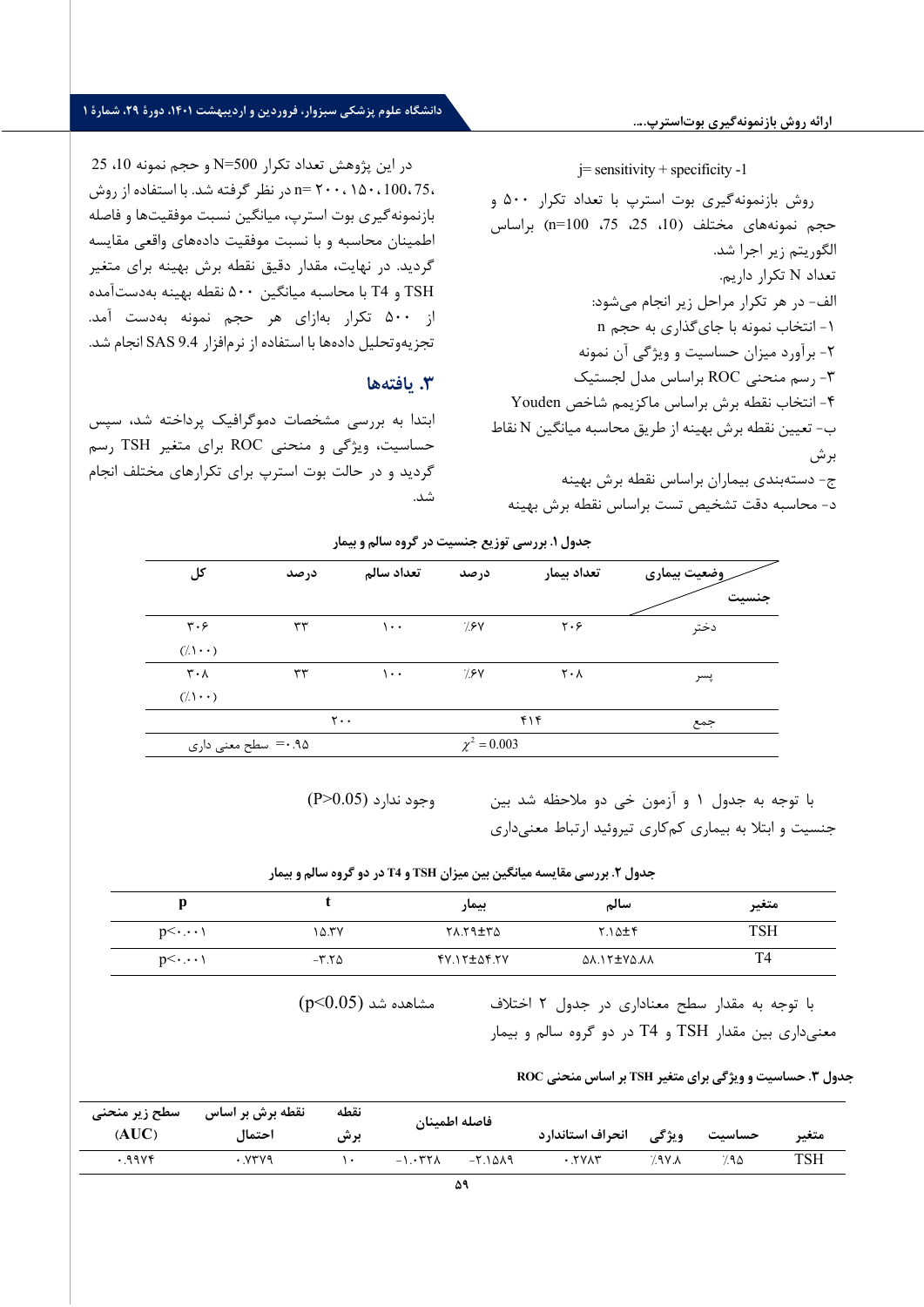

ار متارپ بوت بوت براي متغیر است.

| خطاى                                  | نقطه        |                                       | $\mathbf{AUC}$ فاصله اطمينان | ميانگين انحراف                                       | ميانگين سطح      | ويژگى            | حساسيت | حجم                         |
|---------------------------------------|-------------|---------------------------------------|------------------------------|------------------------------------------------------|------------------|------------------|--------|-----------------------------|
| دستەبندى                              | برش         | حد ىالا                               | حد پایین                     | استاندار د                                           | زیر منحنی        |                  |        | زير                         |
|                                       | بهينه       |                                       |                              |                                                      |                  |                  |        | نمونه                       |
| $\cdot \cdot r$ ۵                     | 9.479       | $\mathcal{N} \cdot \cdot \mathcal{F}$ | .99.5                        | $\cdots$ $\uparrow$ $\uparrow$ $\uparrow$ $\uparrow$ | .99919V          | 798              | 7.95   | ۱۰                          |
| $\cdot \cdot \tau$                    | 9.55        | $1 \cdot \cdot 7 \cdot$               | .995V                        | $\cdots$                                             | ۳۱ ۱۳۱۹.۰        | 7.9V             | 7.97.2 | ۲۵                          |
| $\cdot \cdot$ $\cdot$ $\cdot$ $\cdot$ | $9.0 \cdot$ | .999f                                 | .9905                        | $\cdot \cdot \cdot \cdot$                            | $0.999 \cdot 09$ | $7.9\lambda$     | 7.90   | ٧Δ                          |
| $\cdot \cdot \tau\tau$                | ۹.۵۵        | PAP.                                  | $.99\text{aV}$               | $\cdot \cdot \cdot \cdot \wedge \cdot \cdot$         | 0.999.17         | 7.9Y             | 7.99.0 | ۱۰۰                         |
| $\cdot \cdot \tau\tau$                | ۹.۵۵        | .99AV                                 | .999.                        | $\cdots$ .                                           | .999.9           | 7.9A.5           | 9۶.7   | ١۵٠                         |
| $\cdot \cdot$ $\cdot$ $\cdot$ $\cdot$ | ۹.۵۵        | $0.19A\Delta$                         | .995                         | $\cdots \wedge$                                      | ۶۹۹۹۱.           | 7.9 <sub>A</sub> | 7.98   | $\mathsf{r}\cdot\mathsf{r}$ |

|  |  |  |  | جدول ۴. بهکار بردن روش بوت استرپ برای متغیر TSH |  |  |  |
|--|--|--|--|-------------------------------------------------|--|--|--|
|--|--|--|--|-------------------------------------------------|--|--|--|

در جدول 4 ملاحظه میشـود مقدار بهدسـتآمده سـطح زیر مـنـحـنـی مـتـغـیـر TSH بـهازاي حـجـم نـمـونـههـاي مـخـتـلـف، نشــاندهنده مطلوب بودن آزمون تشــخیصــی براي پیشبینی بیمـاري کمکـاري تیروئیـد اســـت. بـا افزایش حجم نمونـه، طول فاصله اطمینان کوتاهتر و میانگین انحرافات استاندارد کوچکتر میشـود که نشـاندهنده دقیق بودن آزمون تشـخیصـی در حجم نمونه بالا اســـت. با توجه به نتایج بهدســـتآمده از روش بوت

اســـترپ، میتوان نتیجـه گرفـت کـه آزمون تشـــخیص TSH، مناسـب اسـت. براسـاس نتایج بهدسـتآمده، روش بوت اسـترپ تأییدي بر نتایج بهدســتآمده از منحنی ROC اســت که این نتیجـه در انتخـاب زیرنمونـههـاي بـالاتر بـه دقیقترین میزان خود خواهد رسـید. در جدول 4 ملاحظه میشـود که نتایج در حجم نمونـه 25 تـایی تقریبـاً مشـــابـه نتـایج بـهدســـتآمـده از منحنی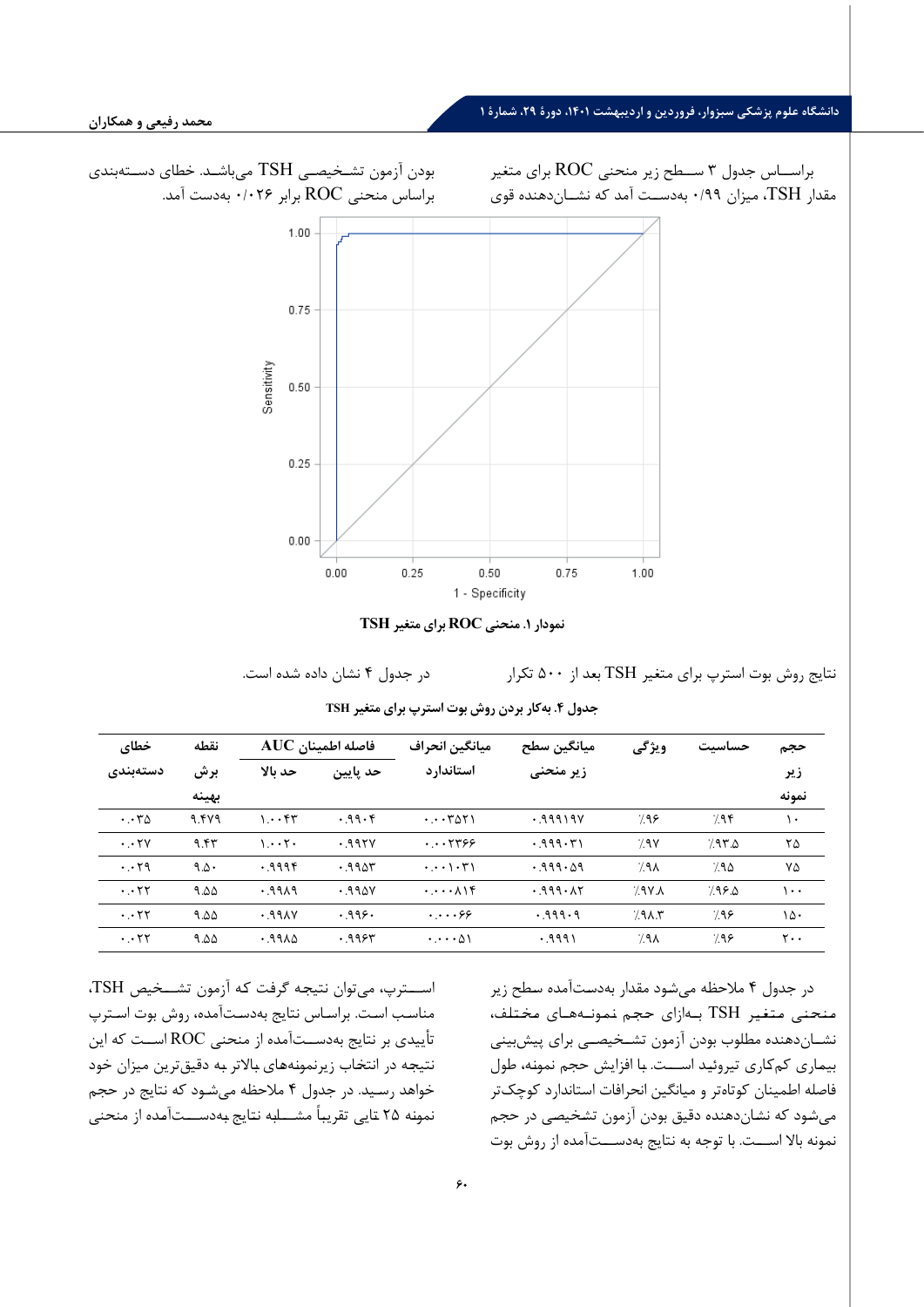**ارائه روش بازنمونهگیري بوتاسترپ....**

# **دانشگاه علوم پزشکی سبزوار، فروردین و اردیبهشت ،1401 دورة ،29 شمارة 1**

نقطه، بهترین نقطه برش با اسـتفاده از روش بوت اسـترپ براي کمکاري تیروئید نوزادان است.

در زمانی که 100=n برابر ۰/۰۲۲ است مقدار خطای دستهبندي به کمترین مقدار خود رسیده و نقطه برش 9.55 کمترین میزان خطاي دسته بندي را داشته است. در نتیجه طبق جدول 2 نیز مشاهده میشود که با افزایش نمونه ها نقطه برش ثابت می باشد و خطاي دستهبندي نیز ثابت است .

ROC با نمونه 612 تایی میباشـد که نشـاندهنده این اسـت روش بوت استرپ، در حجم نمونه کم، مناسب است. در برآورد نقطـه برشهـا ملاحظـه میشـــود کـه در حجم نمونـههـاي ،100 150 و 200 تـایی نقطـه برشهـاي یکســـانی بهدسـت آمده اسـت که نشـاندهنده این موضـوع اسـت که نقطه برش بهدسـتآمده دیگر به حجم نمونه بسـتگی نداشـته و این

## **جدول .5 حساسیت و ویژگی براي متغیر 4T براساس منحنی ROC**

| سطح زير منحنى<br>(AUC) | نقطه برش بر اساس<br>احتماإ | نقطه برش         | فاصله اطمينان | انحراف<br>استاندار د   | ويژگى | حساسيت | متغير |
|------------------------|----------------------------|------------------|---------------|------------------------|-------|--------|-------|
| 733ء .                 | .999                       | $\bullet\bullet$ |               | $\cdot \cdot \cdot 51$ | ۸.۷۵٪ | ۹.۹۵٪′ | T4    |

بودن آزمون تشــخیصــی 4T میباشــد. خطاي دســتهبندي براساس منحنی ROC برابر 0/18 بهدست آمد. براســاس جدول 5 ســطح زیر منحنی ROC براي متغیر مقدار 4T، میزان 0/66 بهدســت آمد که نشــاندهنده ضــعیف





نتایج روش بوت استرپ براي متغیر 4T بعد از 500 تکرار در جدول 6 نشان داده شده است.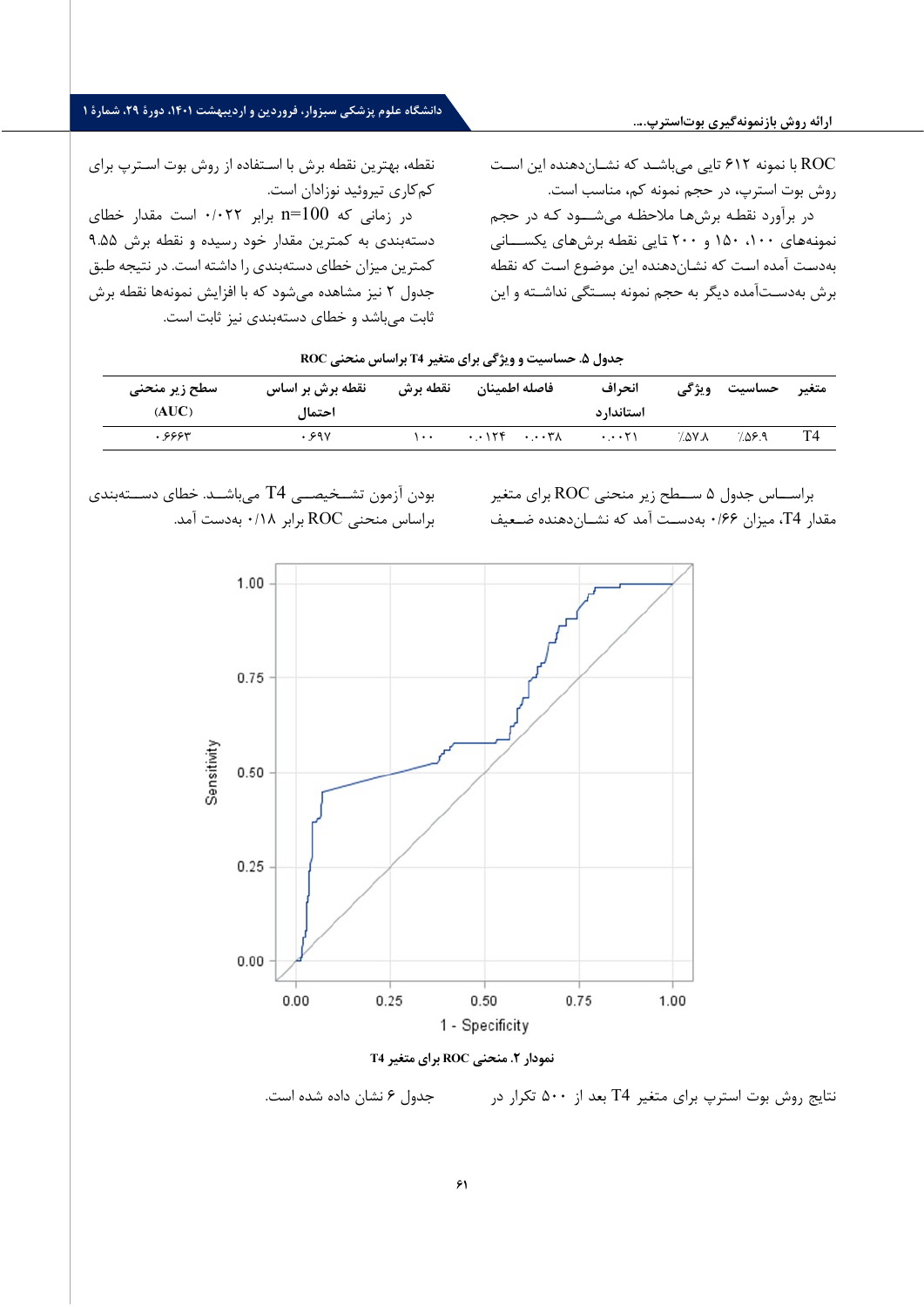| خطاى            | نقطه برش                                          | فاصله اطمينان AUC |          | ميانگين انحراف              | ميانگين سطح         | ويژگى  | حساسىت | تعداد        |
|-----------------|---------------------------------------------------|-------------------|----------|-----------------------------|---------------------|--------|--------|--------------|
| دستەبندى        |                                                   | حد بالا           | حد پایین | استاندارد                   | زیر منحنی           |        |        | نمونه        |
| .57             | $V \Lambda \cdot V$                               | .91f              | .519     | $.1\Delta$ ۶                | ۰.۶۵۳۶              | 7.05.5 | 7.05   | ۱۰           |
| .51             | $9 \cdot \Delta V$                                | .18V              | $.54\%$  | $\cdot \cdot$ 9 $\wedge$    | .999                | 7.00   | 7.08   | ۲۵           |
| $\cdot \Lambda$ | 1.55                                              | .981888           | .011779  | $. F_{\Lambda} F_{\Lambda}$ | $.54\alpha$         | 7.۵۷   | 7.08   | ۷۵           |
| $\cdot \Lambda$ | $\mathcal{N} \cdot \cdot \cdot \cdot \mathcal{N}$ | .951              | .010     | $\cdot \cdot \tau$          | .510                | 7.0Y   | 7.00.7 | ۱۰۰          |
| $\cdot \Lambda$ | ۱۰۱                                               | .11               | .5.1     | $\cdot \cdot \cdot \wedge$  | $\cdot$ Y $\cdot$ \ | ۶∆.⁄   | 7.05.1 | ۱۵۰          |
| .59             | 99.5                                              | .979              | .515     | $\cdot \cdot \cdot \vee$    | . Y <sub>Y</sub>    | ۶∆.⁄   | 7.05   | $\mathsf{y}$ |

**جدول .6 به کار بردن روش بوت استرپ برا ي متغ یر 4T**

همکـاران نیز نقطـه برش 10 میلی واحـد در لیتر براي ســـطح TSH سـرمی در نوزادان و مقدار حسـاسـیت و ویژگی در این نقطه به ترتیب برابر /93 98 درصـد و /48 99 درصـد به دسـت آمـد کـه بـا نتـایج مطـالعـه حـاضـــر مطـابقـت دارد ( 14) . در مطالعهای که در ترکیه انجام شــد نقطه برش برای ۲۰میلی و احد در لیتر فراخوان شـدند ( 15) . در مطالعه توصـیفی دره و همکـارن کـه بـا عنوان « ارتبـاط میزان فراخوان بـا وقوع کم کاري مـادرزادي تیروئیـد در ب رنـامـه غربـالگري کم کـاري تیروئیـد نوزادان در شـهرسـتان اراك » در سـال 1385 ا نجام شـد میزان نقطـه برش /5 6 میلی واحـد در لیتر بـه دســـت آمـد ( 16) کـه با مطـالعـه حـاضـــر ، اختلاف داشـــت و بـا توجـه بـه مقـدار نقطـه برش هاي متفاوت گزارش شـده در مطالعات قبلی براي متغیر TSH، در مطالعه حاضــر روش بوت اســترپ ، بالاترین میزان حسـاسـیت و ویژگی را در بین مطالعات گفته شـده داشـت و نقطه بر شی که از این روش ب ه دست آمد بسیار کاراتر و قوي تر اســـت و می توان بـه عنوان نقطـه برش جـدیـدي براي متغیر TSH در نظر گرفته شود.

 در مطالعه حاضـــر با توجه به مقدار ســـطح زیر منحنی ROC براي متغیر TSH و روش بوت اسـترپ، TSH می تواند تنها و بهترین آزمون تشــخیصــی براي این بیماري باشــد که نتایج این مطالعه با مطالعه شـــهان <sup>۳</sup>و همکاران مطابقت دارد  $.$ ( $\forall$ 

همـان طور کـه در جـدول [4](#page-10-0) مشـــاهـده شـــد مقـدار خطـاي دسـتهبندي در حجم نمونههاي بالا مقدار ثابت ميباشـد و به کمترین میزان خود رســیده اســت و نقطه هاي برش در این نمونه ها نیز تفاوت چندانی نداشتند که این نشان دهنده بهینه بودن نقطه برش ب ه دست آمده براي متغیر TSH است. با توجه به جدول 6 و اسـتفاده از روش بوت اسـترپ براي متغیر 4T نقطـه برش بعـد از نمونـه هـاي 75 تـایی خطـاي دسـته بندي /18 0 داشـت همچنین در نمونه هاي 100 و 150 تـایی نیز خطـاي دســـتـه بنـدي /18 0 بـه دســـت آمـد. در این نمونـه هـا ابتـدا در نمونـه 75 تـایی نقطـه برش /44 100 و در نمونـه 100 تـایی نقطـه برش برابر /07 100 و در نمونـه 150 تـایی نیز نقطـه برش برابر 101 بـه دســـت آمـد کـه خطـاي دسـته بندي در همسـایگی نمونه 100 مناسـب ترین نقطه برش را دارد؛ زیرا هرچه حجم نمونه بالا و پایین نقطه شـود؛ نقطه برش نیز تغییر می کند که همان طور مشــاهده شــد در نمونه 200 تـایی خطـاي /39 0 و در نمونـه 25 تـایی خطـاي /41 0 مشـــاهـده شـــد ؛ بنـابراین بهترین نقطـه برش برابر /07 100 ب ه دست آمد. در ارتباط با متغیر 4T، 65 درصد داده ها مقادیر گمشـده بود. انحراف معیار و پراکندگی این متغیر نیز بالا بود که می تواند موجب یافتن نقطه برش نامناسب باشد.

# **.4 بحث و نتیجه گیري**

در مطالعه حاضـر براسـاس منحنی ROC نقطه برش برابر 10 میلی واحـد در لیتر بـه دســـت آمـد و در این نقطـه ، مقـدار حســاســیت و ویژگی و مســاحت زیر نمودار به ترتیب برابر /83 98 درصد ، 100 درصد و /99 98 درصد گزارش شد.

نقطه برش، براسـاس روش بازنمونه گیري بوت اسـترپ در حجم نمونه ۱۰۰، ۹.۵۵ میلی واحد در لیتر به دســت آمد. در مطالعه ســیلوســترین ( و همکاران (۲۰۱۷) نقطه برش برای TSH ســـرمی نوزادان /2 10 میلی واحـد در لیتر و مقـدار حسـاسـیت 100 درصـد و ویژگی 93 درصـد به دسـت آمد که با مطالعه حاضــر همخوانی داشــت (١٣). در مطالعه تی یو آ و

<span id="page-10-1"></span><span id="page-10-0"></span>[3 Sheehan](https://www.ncbi.nlm.nih.gov/pubmed/?term=Sheehan%20MT%5BAuthor%5D&cauthor=true&cauthor_uid=27231117)

[<sup>1</sup>](#page-10-1) Stela Maris Silvestrin 2 Tu WJ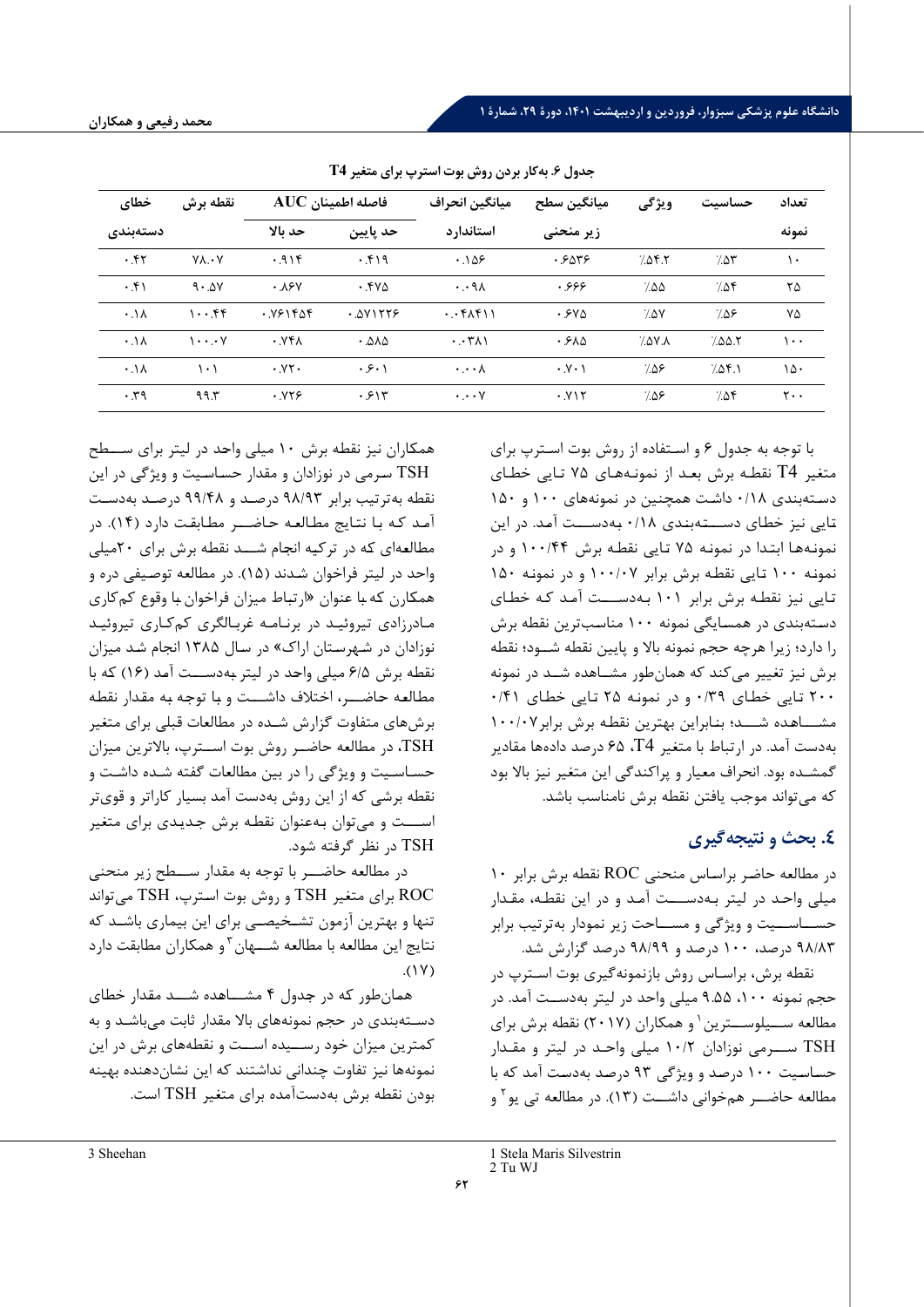براي متغیر 4T بـا اســـتفـاده از منحنی ROC نقطـه برش نقطه برش برابر 100 میکروگرم در دسـی لیتر و با اسـتفاده از روش بوت اسـترپ نیز تقریباً همان نقطه برش بهدسـت آمد و در مقدار خطاي دسـته بندي اختلاف زیادي بین ر وش نمودار ROC و روش بوت اسـترپ دیده نشـد که این امر نشـان دهنده تأييد نقطه برش به دســـتآمده از طريق روش بوت اســـترپ اســت که در مطالعه دلبرت<sup>\</sup> و همکاران این نقطه برش ۷۵ اعلام شـد که این نقطه برش با نتیجه مطالعه حاضـر اختلاف جزیی در مقـدار خطـاي دســـتـه بنـدي داشـــت ( 18). مقـدار حسـاسیت و ویژگی در مطالعه حاضر براي متغیر 4T به ترتیب برابر 57 درصـد و /6 58 درصـد گزارش شـد که نسـبت به موارد مشـابه کار شـده ، حسـاسـیت و ویژگی ضـعیفی د اشـت . وجود درصــد بزرگی داده گمشــده و انحراف معیار بالاي این متغیر می تواند دلیلی براي یافتن نقطه برش نامن اسب باشد.

بررسی ها نشان می دهد زمانی که حجم نمونه موردنیاز در دسـترس اسـت با افزایش تکرارهاي بوت اسـترپ و همچنین افزایش حجم نمونـه بوت اســـترپ ، خطـاي برآورد بـه میزان قابل توجهی کاهش می یابد. با توجه به نتایج بهدستآمده این امر در مورد مقدار حساسیت و ویژگی نیز صادق است.

بـا توجـه بـه مـاهیـت روش بوت اســـترپ براي برآورد، در صورتی که حجم نمونه کافی در دسترس نباشد ( 25>n (بوت اسـترپ راه حل مناسـبی براي برقرار کردن شـرایطی اسـت که

congenital hypothyroidism in Kerman/Iran in 2005-2007. Journal of Kerman University of Medical Sciences. 2015.

- [8]. Dorreh F, Yousefi CP, Javaheri J, Eshrati B, Amiri Z. Evaluation of 6 years performance of screening program of congenital hypothyroidism in Markazi province (2006-2012)." (2013): 0-0.
- [9]. Gallas BD. One-shot estimate of MRMC variance: AUC. Academic radiology. 2006;13(3):353-62.
- [10].Narkhede S. Understanding auc-roc curve. Towards Data Science. 2018 Jun;26:220-7.
- [11].Jokinen J, Nordström A-L, Nordström P. ROC analysis of dexamethasone suppression test threshold in suicide prediction after attempted suicide. Journal of affective disorders. 2008;106(1-2):145-52.
- [12].Martínez-Camblor P, Pardo-Fernández JC. The Youden index in the generalized receiver operating characteristic curve context. The international journal of biostatistics. 2019 May 1;15(1).
- [13].Silvestrin SM, Leone C, Leone CR. Detecting congenital hypothyroidism with newborn screening: the relevance of thyroid-stimulating hormone cutoff values. Jornal de pediatria. 2017;93(3):274-80.
- [14].PKU C. Newborn screening for inborn errors of metabolism in Beijing, China: 22 years of experience. Journal of medical screening. 2011;18(4).

بتوان برآورد معتبري را بـه دســـت آورد و در حجم نمونـه کم این روش می تواند راه حل مناســـبی باشـــد. همان طور که در حجم نمونـه هـاي مختلف دیـدیم نتـایج روش بوت اســـترپ نشــان دهنده نقطه برش معتبر براي منحنی ROC اســت و می تواند براي معتبرسازي استفاده شو د.

شـــاخص میـانگین نســـبـت بـه مقـادیر پرت و دور افتـاده ، حسـاس اسـت اما شـاخص میانه این حسـاسـیت را ندارد. در مطالعه حاضـر نقاط برش براسـاس میانگین براي TSH و 4T به دســت آمد؛ بنابراین پیشــنهاد می شــود برای بهبود نقاط برش، مطالعه اي با اســتفاده از شــاخص میانه تکرارهاي روش بوت اســترپ در نمودار ROC انجام گیرد و با نتیجه مطالع ه حاضــر مقایســه شــود. همچنین مطالعه اي در زمینه نمودار انجام شـود و با روش 2 ROC با اسـتفاده از روش اعتبارسـنجی بوت استرپ مقایسه گرد د.

# **تقدیر و تشکر**

بدین وسـیله از معاونت محترم پژوهشـی دانشـگاه علوم پزشـکی اراك و کلیـه کســـانی کـه در انجـام این پژوهش مـا را یـاري کردنـد، تشـــ[کر](#page-11-1) و قـدردانی می5ردد. کـد اخلاق این پژوهش .است IR.ARAKMU.REC.1398.140

#### **References**

- [1]. Deng K, He C, Zhu J, Liang J, Li X, Xie X, et al. Incidence of congenital hypothyroidism in China: data from the national newborn screening program, 2013–2015. Journal of Pediatric Endocrinology and Metabolism. 2018;31(6):601-8.
- [2]. Osooli M, Haghdoost A, Yarahmadi S, Foruzanfar M, Dini M, Holakouie Naieni K. Spatial distribution of congenital hypothyroidism in Iran using geographic information system. Iranian Journal of Epidemiology. 2009;5(1):1-8.
- [3]. BF III SG, Behrman R. Nelson text book of pediatrics. 19th edt. Philadelphia: Elsevier Saunders Company; 2011.
- [4]. Ordookhani A, Mirmiran P, Hedayati M, Hajipour R, Azizi F. An interim report of the pilot study of screening for congenital hypothyroidism in Tehran and Damavand using cord blood spot samples. European journal of pediatrics. 2003;162(3):202-3.
- [5]. Kumar R, Indrayan A. Receiver operating characteristic (ROC) curve for medical researchers. Indian pediatrics. 2011;48(4):277-87.
- [6]. Olivieri A, Hypothyroidism ISGfC. Epidemiology of congenital hypothyroidism: what can be deduced from the Italian registry of infants with congenital hypothyroidism. The Journal of Maternal-Fetal & Neonatal Medicine. 2012;25(sup5):7-9.
- [7]. Eftekhari N, Gh A, Khaksari M, Salari Z. The prevalence rate of

<span id="page-11-1"></span><span id="page-11-0"></span>2 Cross validation

1 Delbert